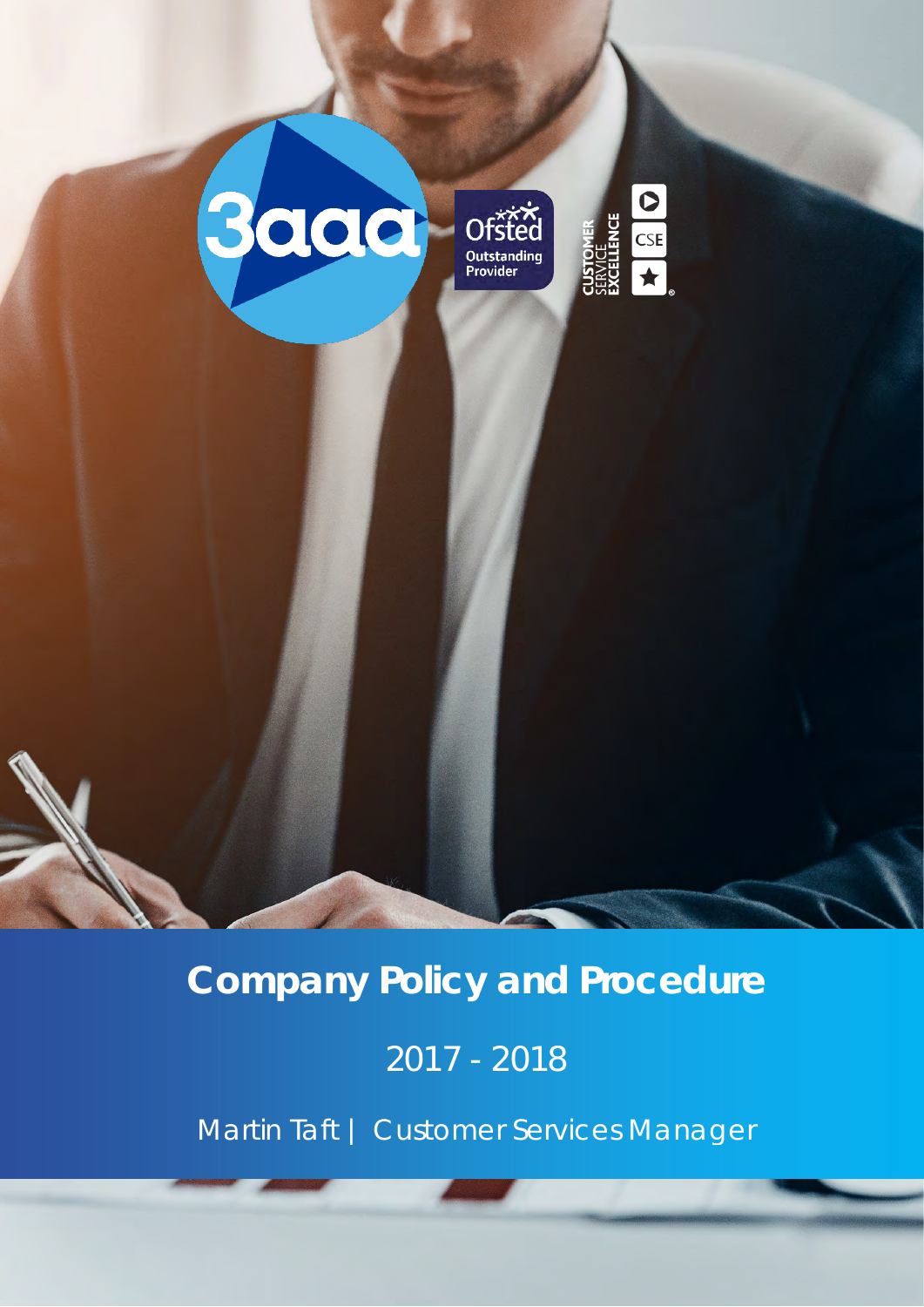## **Contents**

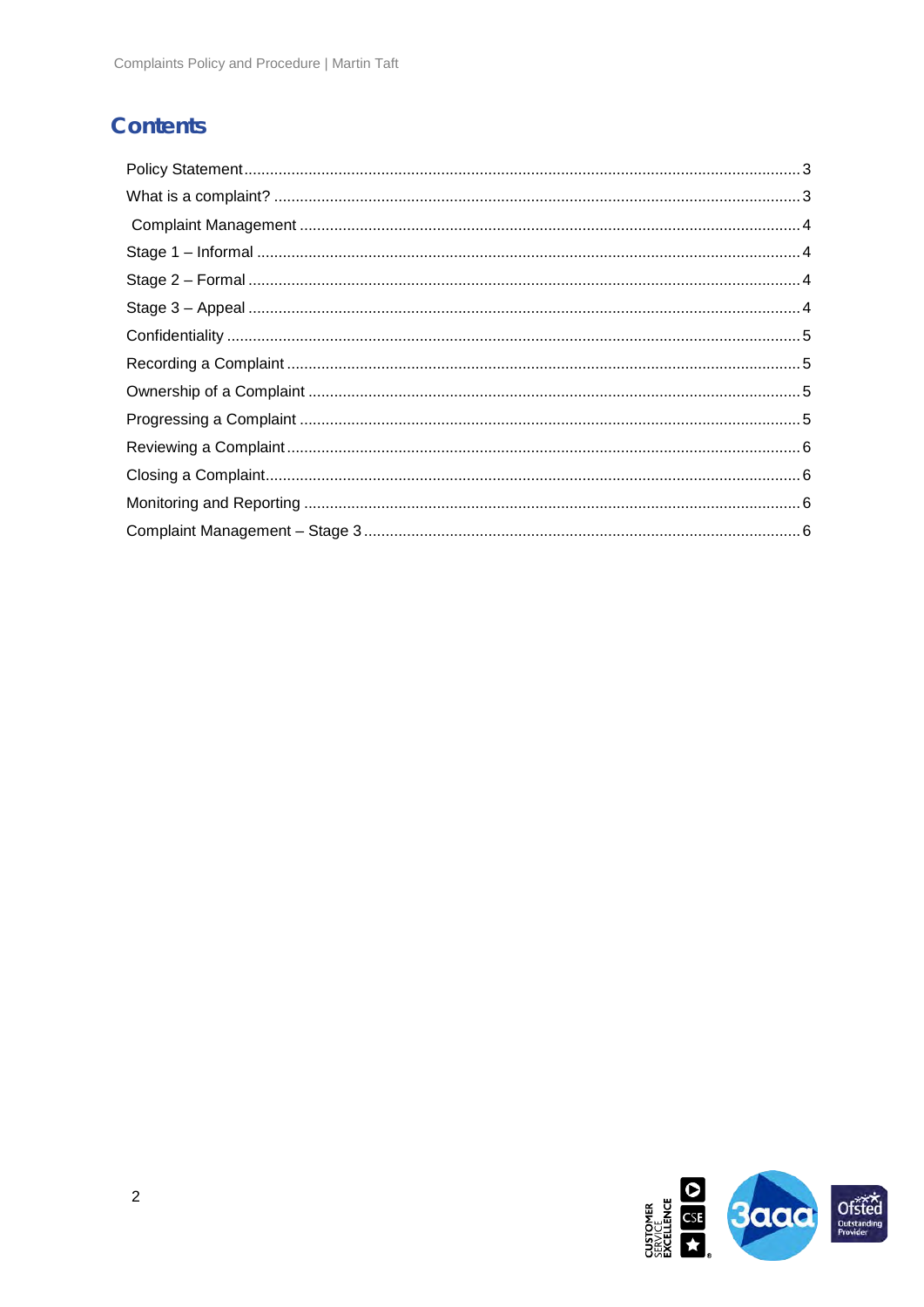# <span id="page-2-0"></span>**Policy Statement**

3aaa is committed to providing a supportive working and learning environment to enable all to achieve their goals. We strive to provide the highest quality services and to be responsive to concerns or complaints from any of our customers; whether they are of teaching or service related nature. Both negative and positive feedback is recognised as a valuable resource to enable us to improve the quality of our services and Apprenticeship provision.

So that 3aaaa can learn and improve on feedback given; accurate and complete records of all complaints received, resulting correspondence, interviews and actions taken will be maintained. A report on complaints received and their outcomes will be submitted to the Director of Quality on a monthly basis. Complaints relating to issues with a direct impact on Apprentice experience will be passed to the Customer Service Manager for consideration to help to improve customer service throughout the business. The effectiveness of the complaints procedure will be evaluated on an annual basis by the Customer Service Manager and the Director of Quality.

The purpose of this complaints procedure is to enable anyone interacting with 3aaa to raise matters of concern about our services or provision to our attention, so that they can be investigated and resolved in the clearest and fairest way possible. In most cases, this will be achieved without having to conduct the formal complaints procedure; which should be seen as a last resort in reaching a solution.

## <span id="page-2-1"></span>**What is a complaint?**

The complaints procedure covers any expression of dissatisfaction or concern about:

- Provisions of 3aaa affecting customers (applicants, apprentices, employers, stakeholders)
- Actions or lack of actions by 3aaa or its staff
- Standards of service, courses or facilities provided by 3aaa.

The procedure does not cover the following:

- Matters covered by separate policies or procedures; including Appeals Procedure, Equal Opportunities, Grievance Procedure.
- Judgement about individual apprentice performance or awarding organisation assessment decisions
- Requests for new services or provision

This procedure is for use by any existing or prospective apprentice, employer or customer who seeks or receives a service from us. It also extends to anyone who may be directly affected by our services or activities.

Anonymous complaints will be logged and monitored but not investigated under normal circumstances.

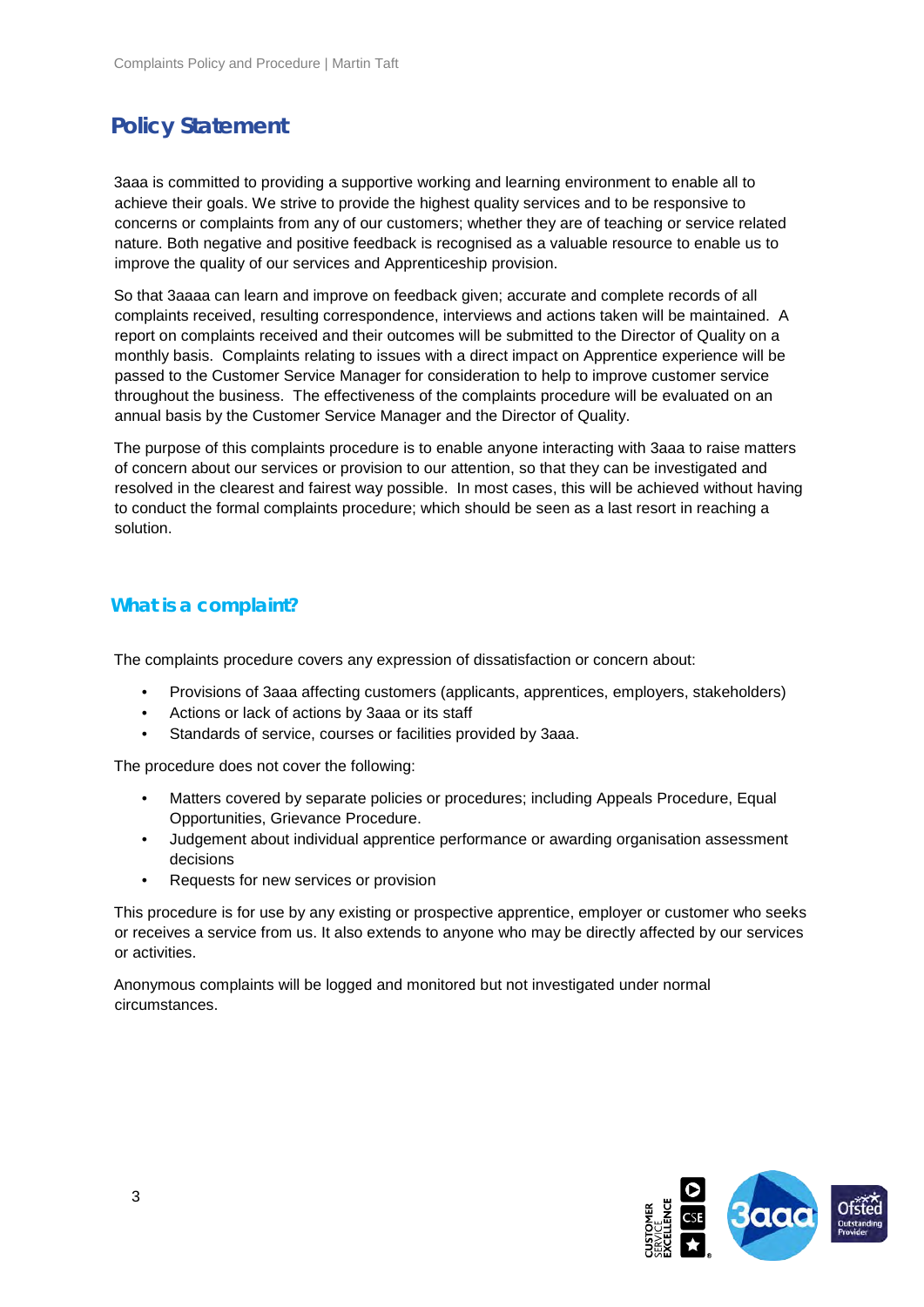## <span id="page-3-0"></span>**Complaint Management**

We recognise that many concerns may be raised informally and can be dealt with quickly and simply. We aim to resolve early and promptly, preferably keeping it as close to the source of the problem as possible and dealing with it by informal means. By encouraging complainants to come forward with concerns at an early stage, matters can be discussed, and any misunderstandings resolved by telephone conversation, face to face meeting, email or letter to the appropriate person.

### <span id="page-3-1"></span>**Stage 1 – Informal**

An informal approach is appropriate in some cases; these complaints will be responded to by the appropriate person within 7 days receipt of the complaint.

If the problem is not resolved satisfactorily at this stage, complainants should raise the matter with the Customer Service Team (customerservices@3aaa.co.uk) for a formal investigation.

### <span id="page-3-2"></span>**Stage 2 – Formal**

3aaa recognises that informal mechanisms may not resolve all problems and that some problems may be too serious or sensitive to be dealt with by raising the issue directly with the member of staff involved. In these circumstances, the formal complaints procedure should be used.

- A formal complaint should be submitted to the Customer Service Team in writing to customerservices@3aaa.co.uk
- The statement of complaint should be as thorough and complete as possible and include any supporting documentation
- The Customer Service Team will log and acknowledge receipt of the complaint within **48 hours**
- The complaint will be passed on to the most appropriate person to deal with the complaint and they will become the 'complaint owner' (in most cases this will be the Centre/Cluster Manager). It is the complaint owner's responsibility to fully investigate the complaint within 14 working days of this being received
- The complaint owner will pass their findings back to the customer service team for the central complaints log to be updated with the agreed outcome
- The complaint owner will update the complainant of the outcome of their complaint
- If the complainant is not satisfied with the response received as a result of Stage 2, the complaint may be taken to Stage 3 of the procedure.

#### <span id="page-3-3"></span>**Stage 3 – Appeal**

A copy of the complaint (with any supporting evidence) should be sent to the Customer Service Manager within 14 days of receiving the Stage 2 response. The Customer Service Manager will hear the complaint and review the evidence. The Customer Service Manager will investigate the complaint, including all documentary evidence.

The Customer Service Manager may seek to resolve the complaint based on the documentary evidence alone.

Following investigation, a written response will be produced detailing whether the complaint is upheld or not and detailing action(s) necessary to resolve the issue.

The decision of the Customer Service Manager is final.

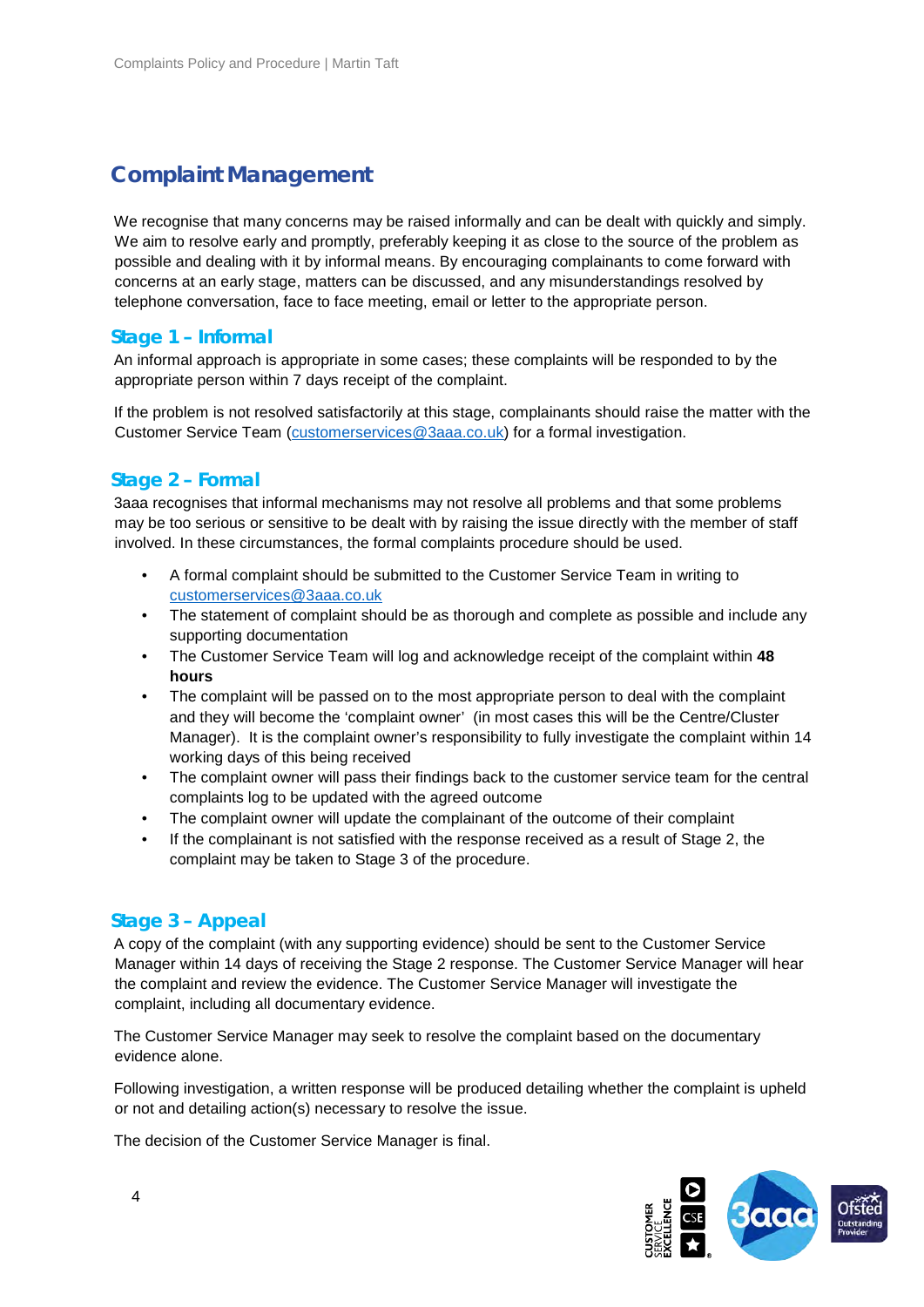### <span id="page-4-0"></span>**Confidentiality**

All complaints will be treated seriously, handled sensitively and with due consideration to all parties involved. In line with our equal opportunities policy, all complainants will be treated fairly and not suffer any recrimination or disadvantage as a result of making a complaint. Any person named in a complaint, however will be informed and have a right of reply as part of the investigative process.

Complaints must be made by complainants themselves, however, we recognise that some apprentices and vulnerable adults may have difficulties with this and so encourage them to use whatever assistance is required from a third party to make their complaint effectively. The Centre Manager within the Academy cluster can provide general support and advice on procedures; however, it is the complainant's responsibility to seek guidance and support when necessary.

### <span id="page-4-1"></span>**Recording a Complaint**

Complaints received are logged onto a central complaints log. The reason for the complaint and all progress made during the life of a complaint is recorded on the log until it is resolved to the satisfaction of the complainant or to a point at which 3aaa can reasonably be expected to do no more.

### <span id="page-4-2"></span>**Ownership of a Complaint**

Once a complaint has been received and recorded it will be assigned by the Customer Service Team to the appropriate person within the business to resolve e.g. Centre Manager, Cluster Manager, Safeguarding specialist. The complaint owner will usually be the one who is most closely aligned to the area of the business against which the complaint has been raised. The owner of the complaint will then be responsible for ensuring the complaint is investigated and resolved. The owner will also be responsible for updating the Customer Service team of the outcome.

### <span id="page-4-3"></span>**Progressing a Complaint**

The complaint owner will ensure the complaint is fully investigated and that regular communication is maintained with the complainant throughout the life of the complaint. Under the normal process, we will acknowledge complaints within 48 hours and resolve within 14 working days, but inevitably some issues will be more complex and may take longer. Where this is the case, we will contact the parties within 15 days by phone and in writing with an interim response describing our investigation and when it is expected to be complete. Correspondence will be retained and attached with the complaint log for our records.